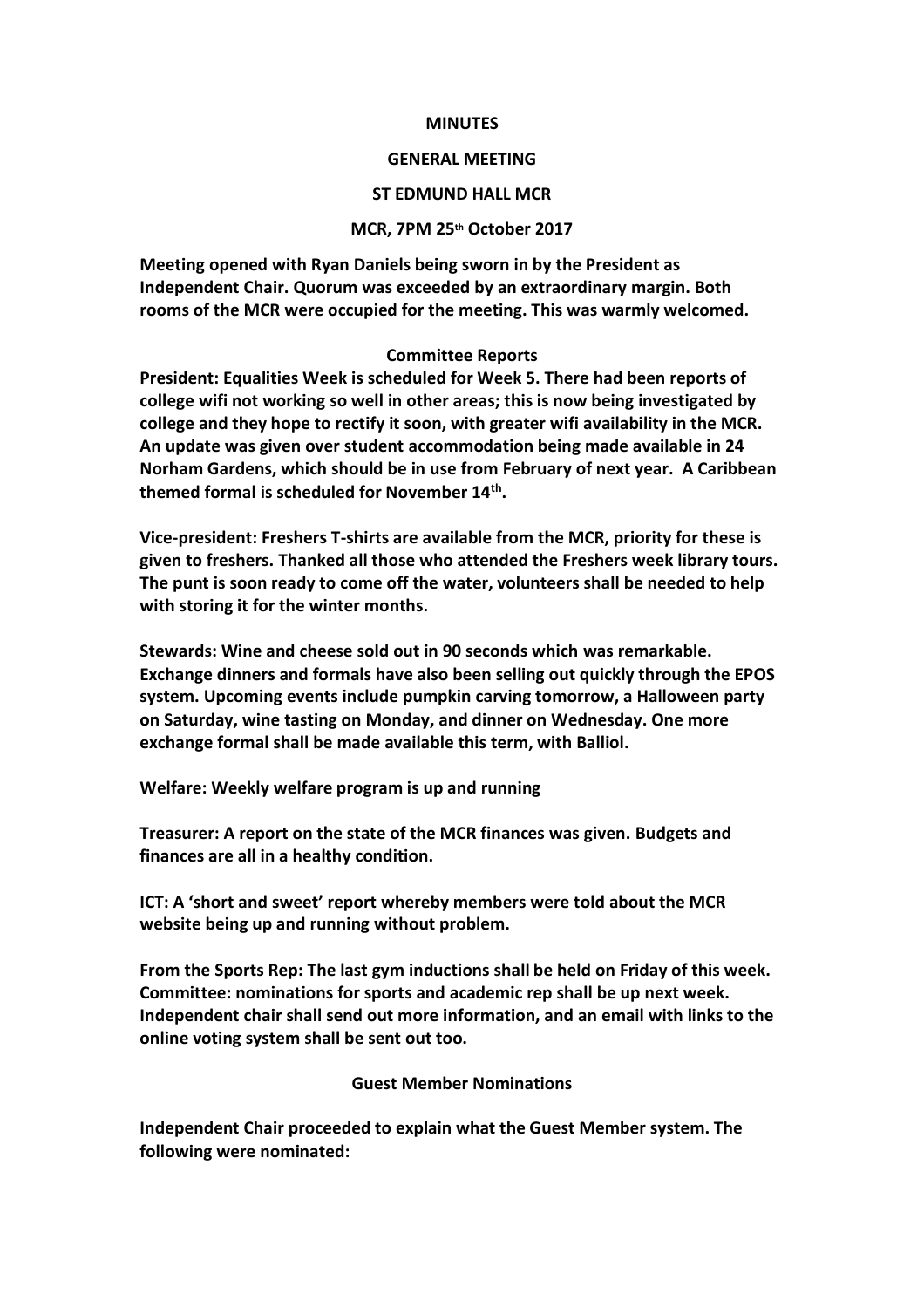| <b>Ordinary Member</b> | <b>Guest Member</b> |
|------------------------|---------------------|
| Thomas Cosnahan        | Roisin Huggins      |
| <b>Edward Baker</b>    | Sophie Ochmann      |
| <b>Edward Baker</b>    | Charlotte Dormon    |
| <b>Edward Baker</b>    | Graham Baird        |
| Jane Ellis             | Megan McFie         |
| Patrick Lee            | Karah Binkowski     |
| Marte Van Oort         | Ewoud Moolenburgh   |
| Napala Pratini         | Thomas Sherman      |
| Julia Camps            | Nuria Sanchez       |
| Gemma Prata            | Kathryn Smith       |
| Kusal Lokuge           | Katharina Angerer   |
| Eveliina Hanksi        | Sakari Nisula       |
| Sian Brooke            | Anna Pi             |
| Cherelle Dacon         | Chan Phetsouphanh   |
| Theresa Scharbert      | Nicholas Jensen     |
| <b>Emily Russell</b>   | Catherine Canning   |
| Nidi Tapoulal          | Vishal Bhadresa     |

**The MCR GM without abstention or objection approved all of the above as Guest Members. Questions were raised in a light hearted manner about whether or not most of the above could either row or bake.** 

**Motion to Part Fund Blades Painting:**

**The motion was presented by Benjamin Evans. Last year the rowing MII and WI crews won blades in Torpids and Summer VIIIs respectively. The JCR offered to contribute £100 to paint blades for the crews, it is being asked if the MCR could match that contribution. The blades would be displayed in the bar.** 

**Ryan Daniels asked if Amalgamated Clubs had been contacted about part funding the painting costs. Amalgamated Clubs would not part fund this. The Treasurer was asked whether or not the budget could stand this. A positive answer was given. It was asked if the bar staff had been spoken to, to see if they were happy with the blades to go there. They had allegedly been contacted about this, and it should be fine to display them there. It hand been intended that the Boat Club use the blades in Norham Gardens Common Room for painting. It was explained that painting the actual blades constitutes the cheaper part. Acquiring the blades is more costly.** 

**When taken to a vote there were no abstentions and no objections. The motion passed unanimously.** 

**Motion to Discontinue Subscription to the 'New Yorker':**